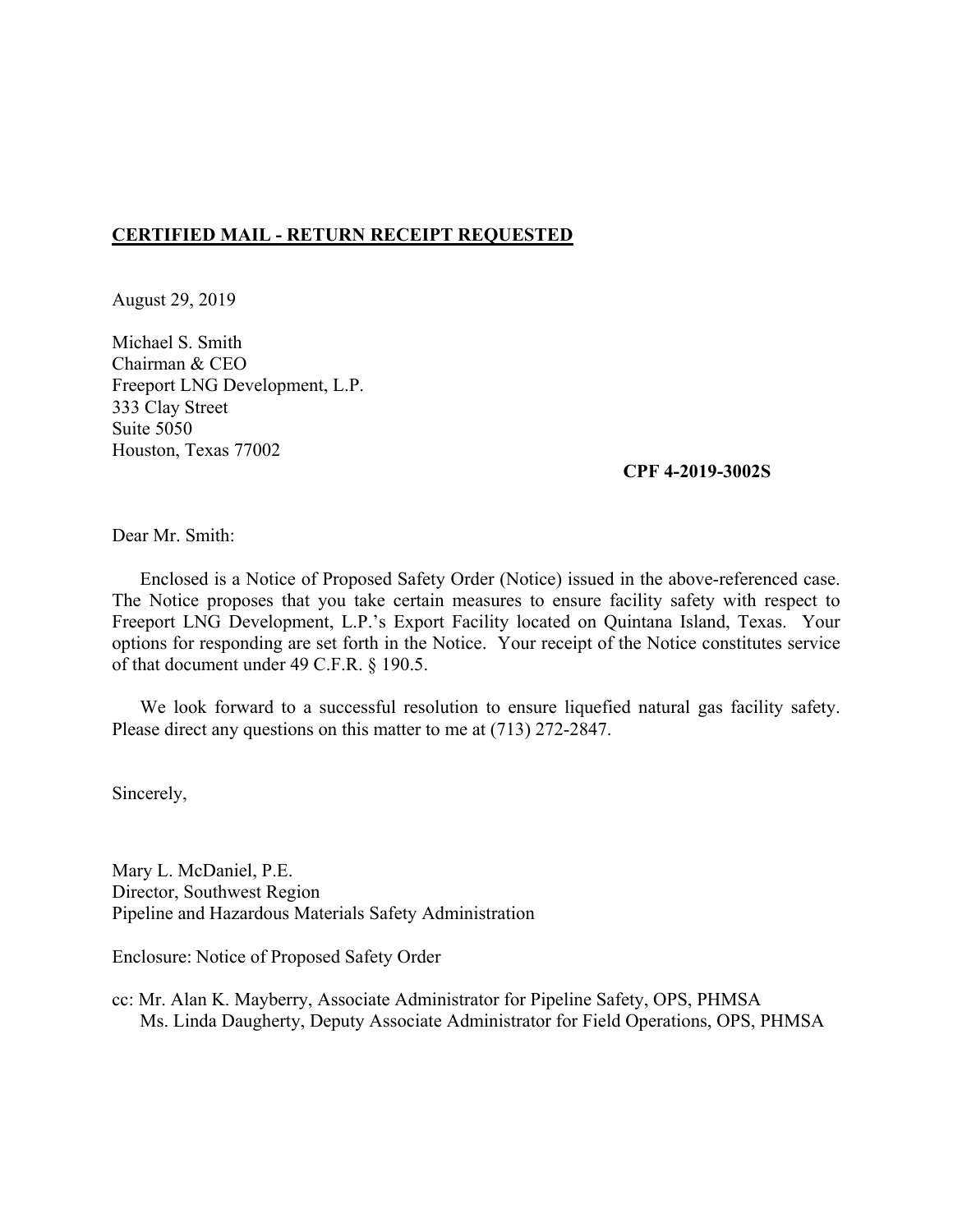Mr. Mark Roscoe, FERC Regulatory Compliance and Warranty Manager, Freeport LNG Development, L.P.

Mr. Michael Stephenson, Regulatory Compliance Superintendent, Freeport LNG Development, L.P.

Mr. Mark Mallet, Vice President, Operations & Engineering, Freeport Development, L.P.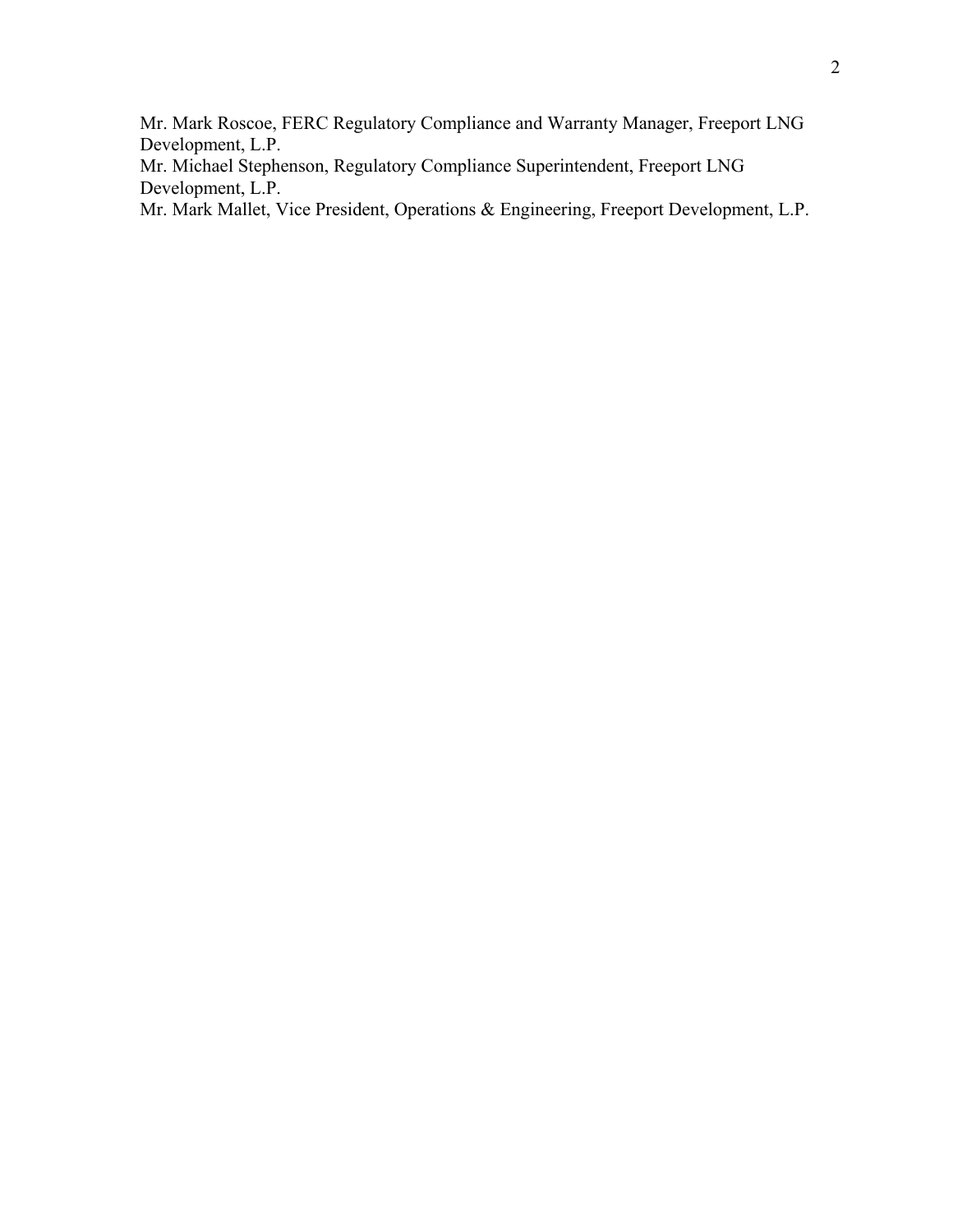# **DEPARTMENT OF TRANSPORTATION PIPELINE AND HAZARDOUS MATERIALS SAFETY ADMINISTRATION OFFICE OF PIPELINE SAFETY**

**)**

**)**

**)**

**In the Matter of )** 

**Freeport LNG Development, L.P., ) CPF No. 4-2019-3002S** 

**\_\_\_\_\_\_\_\_\_\_\_\_\_\_\_\_\_\_\_\_\_\_\_\_\_\_\_\_\_\_\_\_\_\_\_\_** 

**\_\_\_\_\_\_\_\_\_\_\_\_\_\_\_\_\_\_\_\_\_\_\_\_\_\_\_\_\_\_\_\_\_\_\_\_)** 

**Respondent )**

# **NOTICE OF PROPOSED SAFETY ORDER**

### **Background and Purpose**

Pursuant to Chapter 601 of title 49, United States Code, the Pipeline and Hazardous Materials Safety Administration (PHMSA) has initiated an investigation of the safety of Freeport LNG Development, L.P.'s (FLNG or Respondent) Quintana Island Export Facility following an August 1, 2019, unintended release of natural gas after a piping failure occurred during commissioning.

 you of the preliminary findings of the investigation, and proposing that you take measures to ensure As a result of the investigation, it appears that a condition exists on your liquefied natural gas (LNG) facility that poses a pipeline integrity risk to public safety, property, or the environment. Pursuant to 49 U.S.C. § 60117(l), PHMSA issues this Notice of Proposed Safety Order, notifying that the public, property, and the environment are protected from the potential risk.

### **Preliminary Findings**

- includes three parallel liquefaction trains (Trains 1, 2, and 3). Each train is capable of The FLNG Export Facility is located on Quintana Island, Texas. The Export Facility producing approximately 4.4 million metric tons per annum of LNG for export, which equates to a total liquefaction capacity of approximately 1.8 billion cubic feet per day of natural gas.
- • The FLNG Export Facility is located in a maritime region adjacent to the Gulf of Mexico, experiences high humidity throughout a major portion of the year, and is subject to tropical storms and hurricanes. The land used to construct the FLNG Export Facility is on Quintana Island separated from the main portion of Freeport, Texas by the Gulf Intracoastal Waterway (GIWW). The FLNG site is low-lying with little elevation difference from the surrounding water and had to be stabilized prior to construction.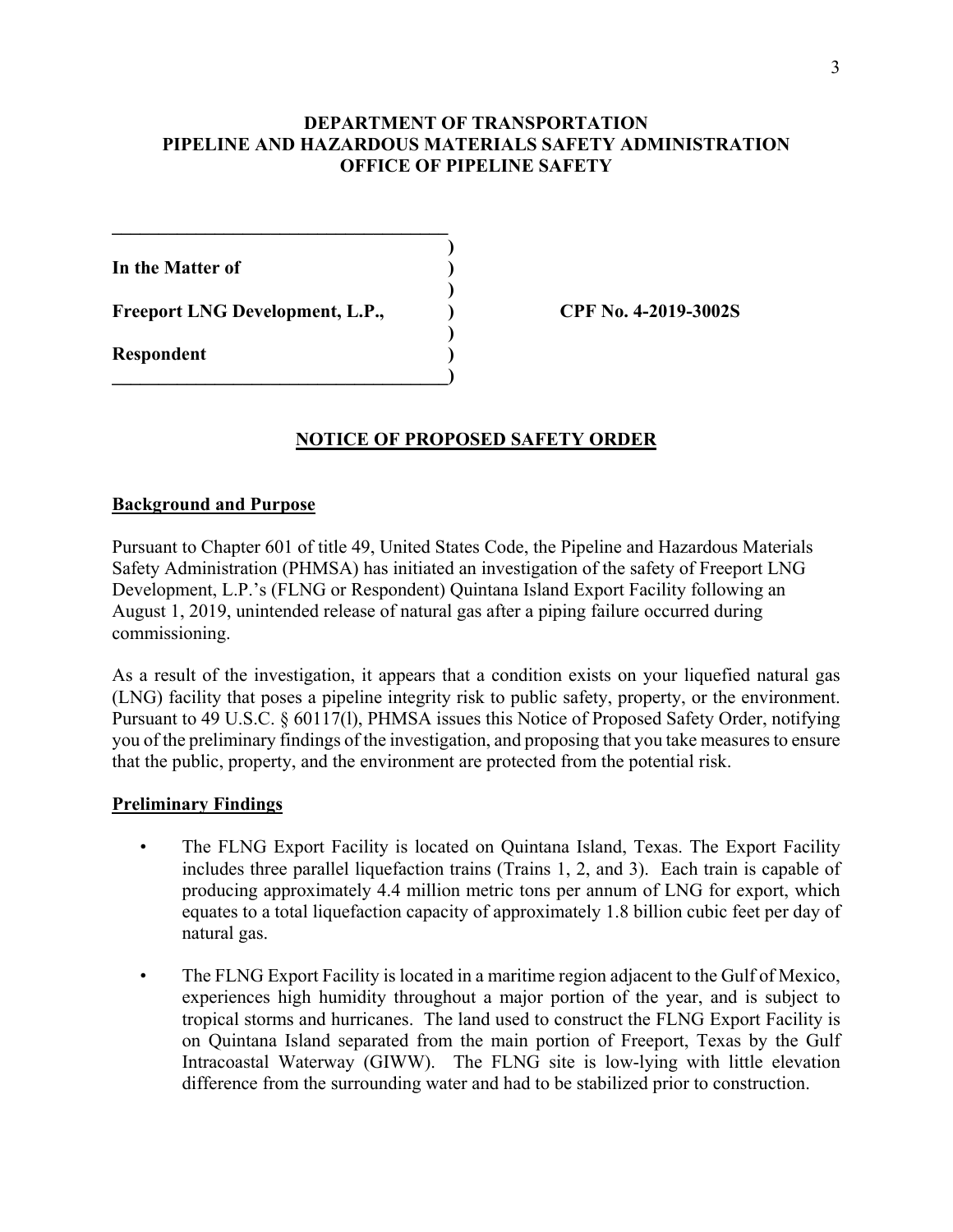- Additionally, the facility is located on the GIWW. The GIWW stretches from St. Marks, • The FLNG Export Facility is located within an ecologically sensitive area and is also near recreational areas that include beaches and waterways used by the public. Florida to Brownsville, Texas. It is the nation's third busiest waterway with the Texas portion handling over 58 percent of its traffic.
- The 2010 U.S. Census reported Quintana, Texas had a population of 56. Freeport, Texas, which is just across the GIWW from Quintana, has a population of approximately 12,000 residents. Being on the Gulf of Mexico, the area also attracts recreational visitors and is close to Surfside Beach and Bryan Beach State Park.
- On August 1, 2019, FLNG was performing a cool down operation as part of the steps to commission Train 1 of the newly constructed liquefaction facility. FLNG experienced a failure when attempting to reduce the time required to properly cool down the facility. FLNG flowed high pressure chilled natural gas at approximately 917 pounds per square inch (psig) through bypass piping into piping designed for a maximum operating pressure of 90 psig. The bypass line consequently failed around the area where a branch weld joined the pipes. The failure of the bypass line resulted in an unintended release of natural gas.
- FLNG was in the process of a cool down operation that was outside the design parameters of the system.
- FLNG informed the Federal Energy Regulatory Commission (FERC) of the event the same day, August 1, 2019. FERC notified PHMSA, Office of Pipeline Safety (OPS), Southwest Region staff of the event on August 6, 2019. PHMSA began its initial onsite investigation on August 7, 2019. FLNG did not make notification of the incident to the National Response Center.
- • FLNG's preliminary investigation revealed that the piping was subjected to vibration as a result of this operation. A third-party forensic laboratory analysis concluded that there had a "lean chemistry." Samples tested for materials verification also indicated the were potential issues with the characteristics of the weld and the failed segment of piping ultimate tensile strength was below the manufacturing standard for piping intended for service subject to 49 CFR Part 193. The failed piping was manufactured by Salzgitter Mannesmann Stainless Tubes (Salzgitter Mannesmann). PHMSA acquired documentation from FLNG indicating there may be approximately 1,408 feet of 6-inch piping from Salzgitter Mannesmann's Heat Number associated with the failed piping installed at various locations throughout the FLNG facility
- FLNG continues to operate the liquefaction train; the liquefaction facility may contain similarly flawed piping that does not meet design specifications.
- The failed piping was seamless stainless-steel pipe manufactured to ASTM/ASME SA312 TP 304/304L Heat No: 301881; Manufactured by Salzgitter Mannesmann in Montbard, France.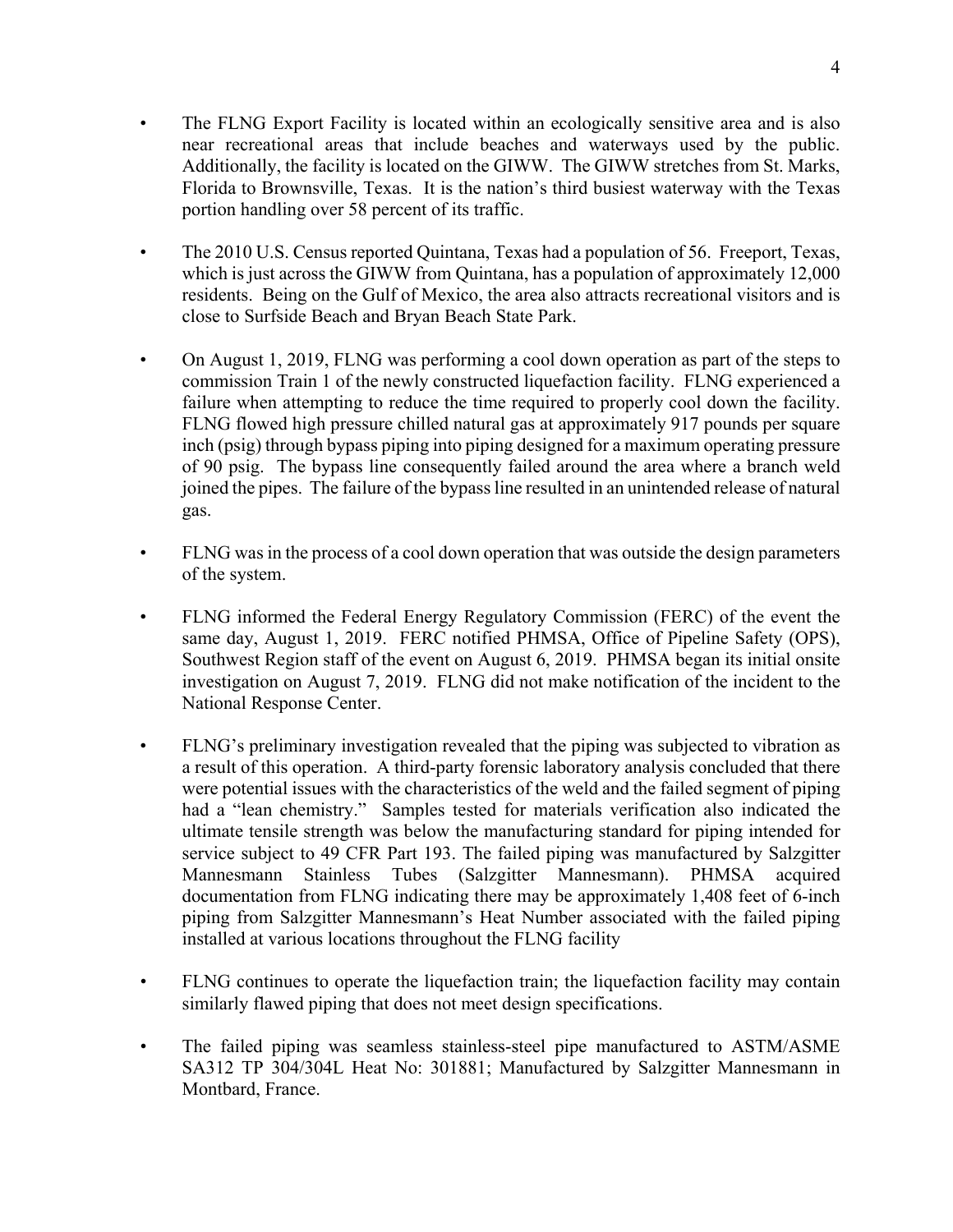- FLNG reported the incident resulted in a release of approximately 315,000 cubic feet of natural gas.
- • FLNG provided PHMSA with a failure analysis report conducted by the third party forensic laboratory capturing the results of mechanical and chemical testing. The report found the fracture surface exhibited signs of brittle fracture possibly indicating that the material and/or weld did not possess the characteristics required for cryogenic service.

# **Proposed Issuance of Safety Order**

the determination that an LNG facility<sup>1</sup> has a condition or conditions that pose a pipeline integrity Section 60117(l) of Title 49, United States Code, provides for the issuance of a safety order, after reasonable notice and the opportunity for a hearing, requiring corrective measures, which may include physical inspection, testing, repair, or other actions, as appropriate. The basis for making risk to public safety, property, or the environment is set forth both in the above-referenced statute and 49 C.F.R. § 190.239, a copy of which is enclosed.

After evaluating the foregoing preliminary findings of fact and considering the hazardous nature of the product, the temperature and pressure conditions required by the process, the characteristics of the geographical area where the LNG facility is located, the circumstances that resulted in the failure, and the likelihood that the issues could affect the safety of other areas of the LNG facility, it appears that continued operation of the affected LNG Facility without corrective measures may pose an integrity risk to public safety, property, or the environment.

Accordingly, PHMSA issues this Notice of Proposed Safety Order to notify Respondent of the proposed issuance of a safety order and to propose that Respondent take measures specified herein to address the potential risk.

### **Response to this Notice**

 hearing. If you and PHMSA agree within 30 days of informal consultation on a plan and schedule In accordance with § 190.239, you have 30 days following receipt of this Notice to submit a written response to the official who issued the Notice. If you do not respond within 30 days, this constitutes a waiver of your right to contest this Notice and authorizes the Associate Administrator for Pipeline Safety to find facts as alleged in this Notice without further notice to you and to issue a Safety Order. In your response, you may notify that official that you intend to comply with the terms of the Notice as proposed, or you may request that an informal consultation be scheduled (you will also have the opportunity to request an administrative hearing before a safety order is issued). Informal consultation provides you with the opportunity to explain the circumstances associated with the risk conditions alleged in the notice and, as appropriate, to present a proposal for a work plan or other remedial measures, without prejudice to your position in any subsequent

<sup>1</sup>  pipeline facility that is used for liquefying natural gas or synthetic gas or transferring, storing, or vaporizing <sup>1</sup> Section 190.239 applies to "a particular pipeline facility [that] has a condition or conditions that pose a pipeline integrity risk to public safety, property, or the environment." An LNG facility is defined in § 193.2007 as "a liquefied natural gas." Therefore, LNG facilities are subject to § 190.239.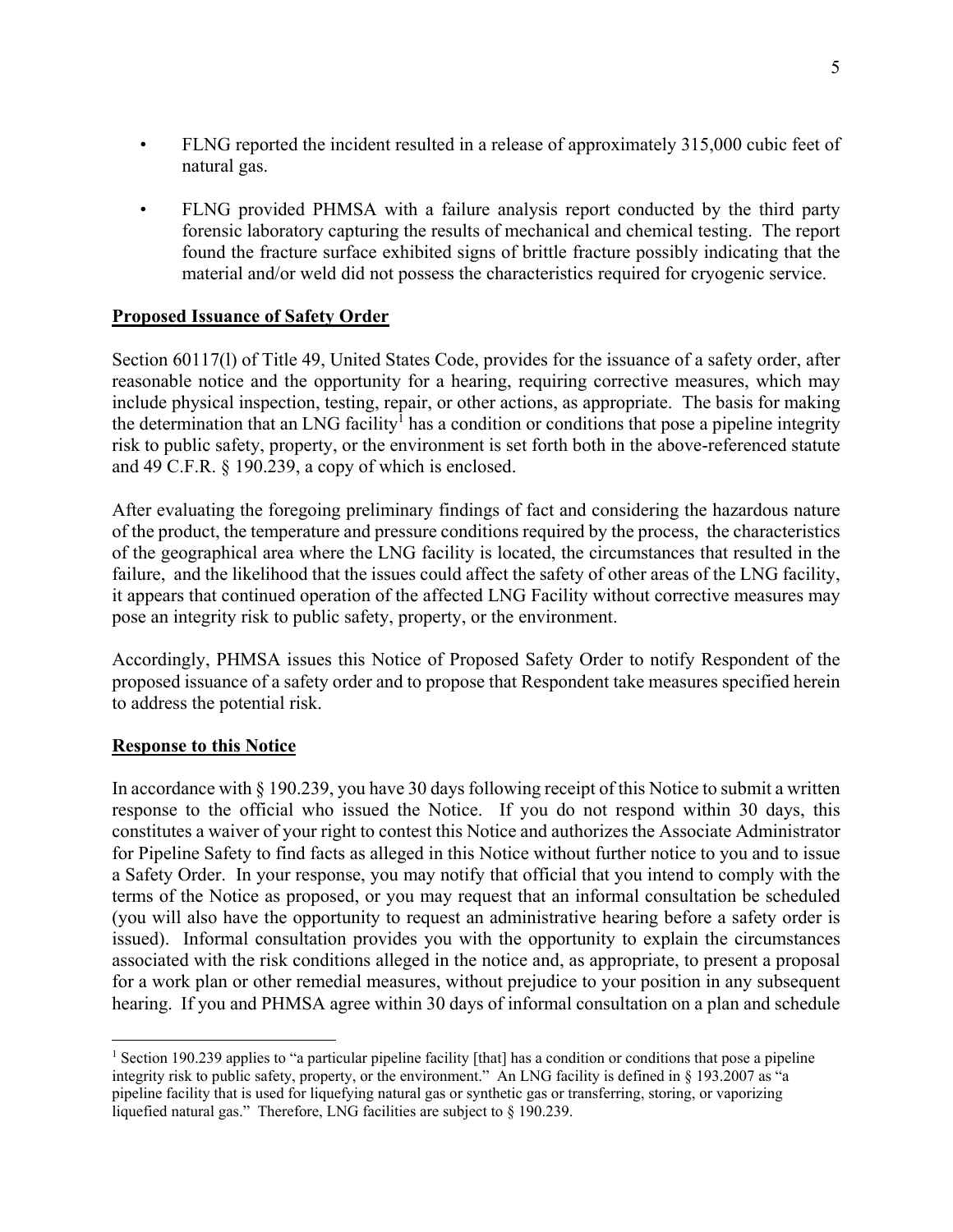agreement). If a consent agreement is not reached, or if you have elected not to request informal Administrator finds the facility to have a condition that poses a pipeline integrity risk to the public, for you to address each *Identified Risk Condition*, we may enter into a written consent agreement (PHMSA would then issue an administrative consent order incorporating the terms of the consultation, you may request an administrative hearing in writing within 30 days following receipt of the Notice or within 10 days following the conclusion of an informal consultation that did not result in a consent agreement, as applicable. Following a hearing, if the Associate property, or the environment in accordance with § 190.239, the Associate Administrator may issue a safety order

Be advised that all material you submit in response to this enforcement action is subject to being made publicly available. If you believe that any portion of your responsive material qualifies for confidential treatment under 5 U.S.C. 552(b), along with the complete original document you must provide a second copy of the document with the portions you believe qualify for confidential treatment redacted and an explanation of why you believe the redacted information qualifies for confidential treatment under 5 U.S.C. 552(b).

In your correspondence on this matter, please refer to CPF **4-2019-3002S** and for each document you submit, please provide a copy in electronic format whenever possible.

#### **Proposed Corrective Measures**

Pursuant to 49 U.S.C. § 60117(l) and 49 C.F.R. § 190.239, PHMSA proposes to issue to FLNG a safety order incorporating the following remedial requirements with respect to its Export Facility located on Quintana Island, Texas:

- 1. *Complete Inventory*. Within 30 days of the date of the Safety Order, FLNG must submit the liquefaction project using the Heat Number(s) associated with the failed 6-inch piping, to the Director, Southwest Region (Director), a complete inventory of piping installed in including, but not limited to Heat No. 301881, manufactured by Salzgitter Mannesmann Stainless Tubes France SAS. The documentation must include for each segment, the P&ID designation, intended service, design and operating pressures.
- 2. *Records Verification*. Within 60 days of the date of the Safety Order, FLNG must submit to the Director a complete evaluation showing the material properties of all inventoried piping and components meet the design specifications. This evaluation must list all pipe segments and components, the location of the pipe segment or component cross-referenced to a piping drawing, the identification numbers (heat and joint or component number), the length, diameter, specified minimum yield strength, wall thickness, service, the associated materials test report, and a statement verifying that each piping or component meets the design specifications. If there are any indications or uncertainty that a pipe segment or component may not meet the design specifications FLNG must replace the pipe segment or component or perform destructive testing of the materials in question in order to demonstrate that the required materials properties have been met.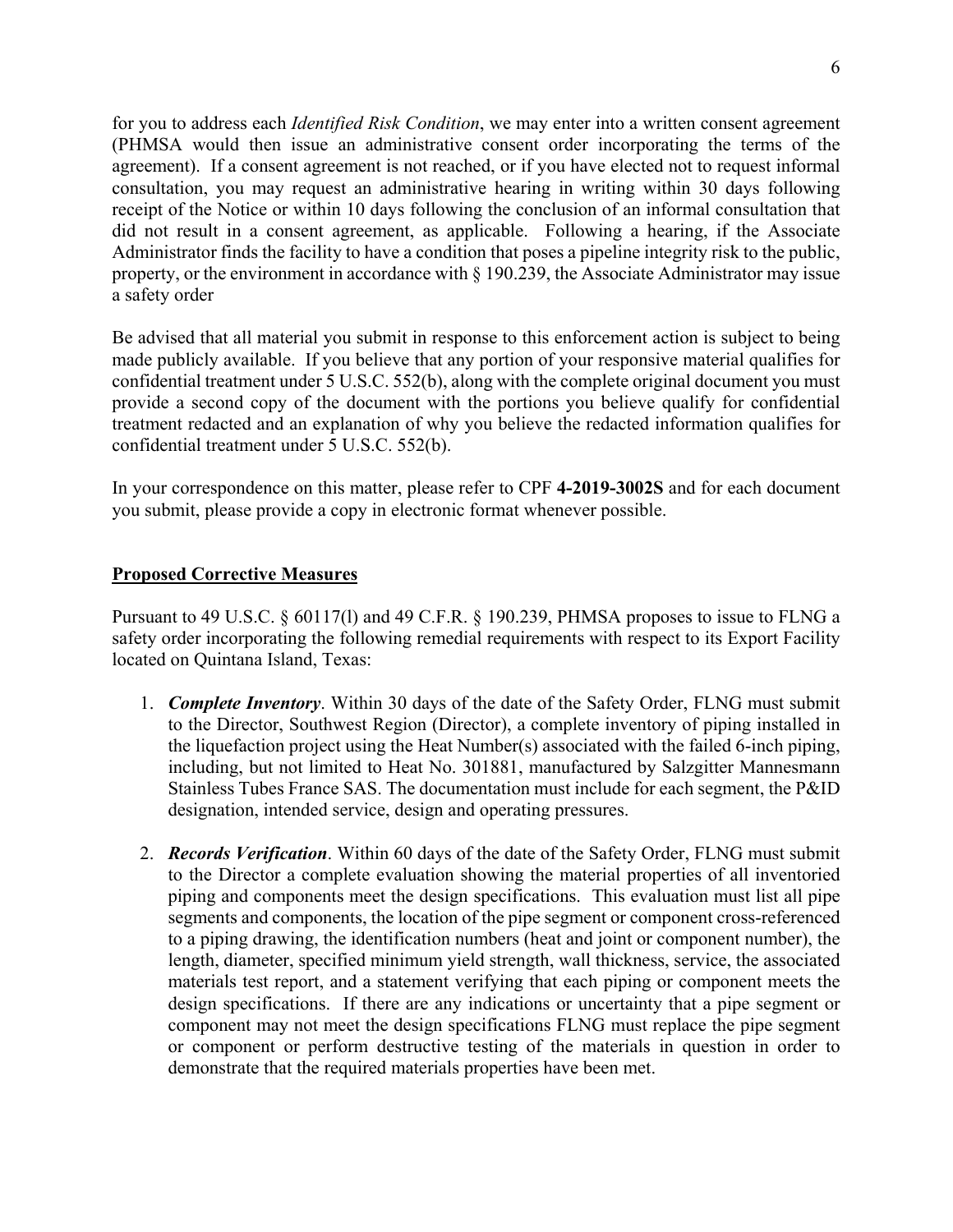- 3. *Mechanical and Metallurgical Testing*. Within 30-days of date of the Safety Order, FLNG must complete additional mechanical and metallurgical testing and failure analysis of the failed 6-inch and branch connection. The testing and analysis, which must be conducted by an independent third-party entity, must include the following:
	- a. Documentation of the complete chain-of-custody for all parties handling, transporting, or otherwise taking possession of the piping and components to be tested, including but not limited to FLNG, contractor(s), transporter(s), consultant(s), and the materials testing laboratory.
	- b. Within 10 days of date of the Safety Order, develop and submit the mechanical and metallurgical testing protocol and the proposed third-party testing laboratory to the Director for approval prior to transportation to the testing laboratory and commencement of testing.
	- c. Prior to beginning the mechanical and metallurgical testing, provide the Director with the scheduled date, time, and location of the testing to allow for an OPS representative to witness the testing.
	- d. Distribute all correspondence, analyses, and reports, whether draft or final, in their entirety, to the Director at the same time they are made available to FLNG.
- approved procedure; and (2) use of piping materials that does not meet design to make the decision to operate the facility in manner inconsistent with the design and 4. *Remedial Work Plan*. Within 90 days following receipt of this Order, FLNG must submit a Remedial Work Plan (RWP) to the Director for approval. The remedial work plan must include actions to remedy any issues identified by Items 1, 2, and 3, above as well as any other *Identified Risk Conditions* determined by the failure analysis and/or internal investigation of the incident. An *Identified Risk Condition* is (1) operating without an specifications. This includes, but is not limited to, the circumstances that led the Operator without proper operating procedures.
	- a. The Director may incrementally approve parts of the RWP without approving the entire RWP.
	- b. Once approved by the Director, the approved RWP increments or entire RWP is considered incorporated by reference into this Safety Order or Consent Agreement.
	- c. The RWP must specify the tests, inspections, assessments, evaluations, and remedial measures FLNG will use to verify the integrity of the Export Terminal. It must address all known or suspected factors and causes of the August 1, 2019 failure.
	- d. The RWP must include the following:
		- existing operational and assessment data for the *Identified Risk Condition.* i. Integrate the results of the metallurgical testing, failure analysis, and other corrective actions required by this Safety Order with all relevant pre-Pre-existing operational data includes, but is not limited to, construction, operations, maintenance, testing, repairs, prior metallurgical analyses, and any third-party consultation information.
		- ii. Determine if conditions similar to those contributing to the failure on August 1, 2019, are likely to exist elsewhere within the Export Terminal*.*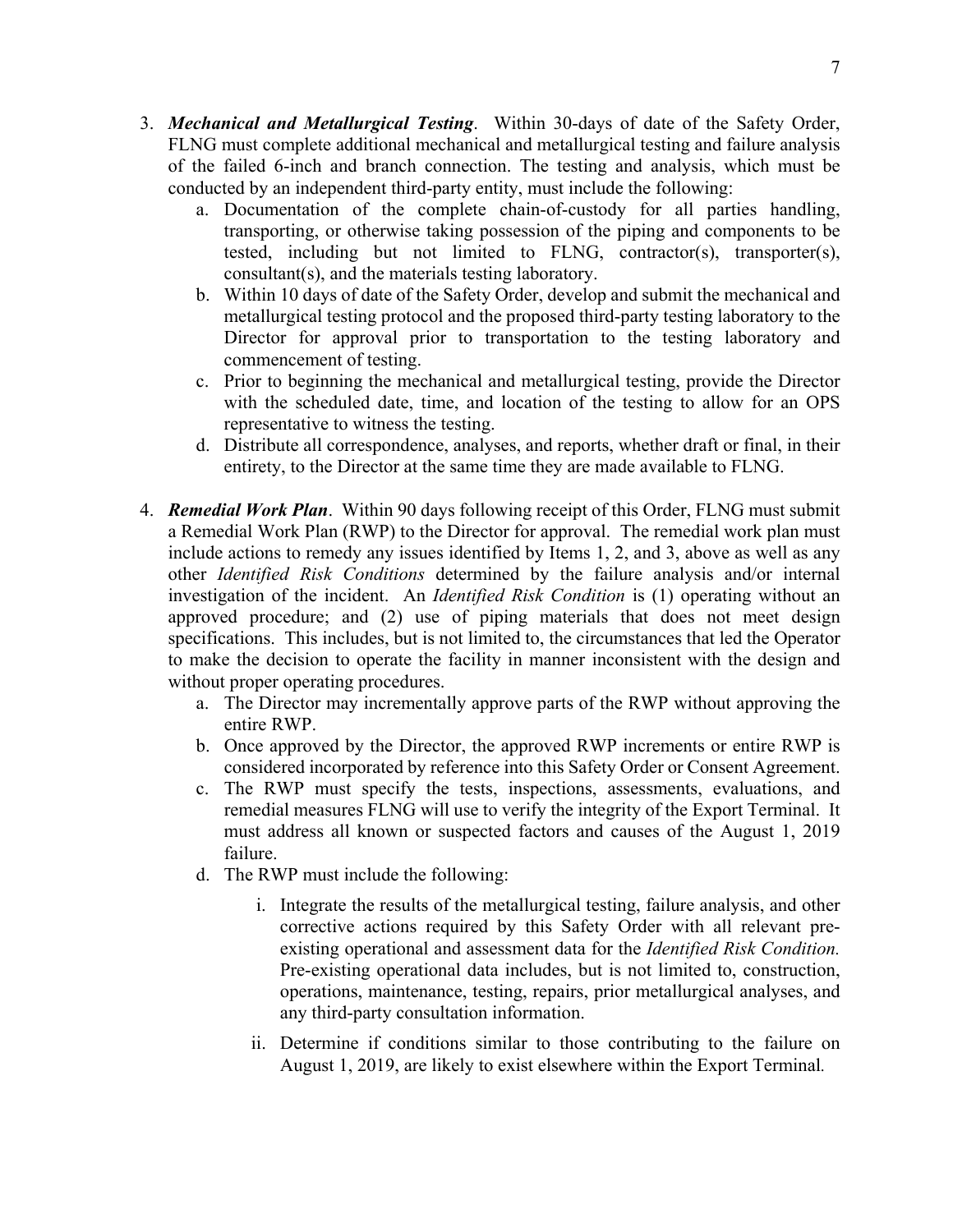iii. Conduct additional field tests, inspections, assessments, and/or evaluations to determine whether, and to what extent, the conditions associated with the failure on August 1, 2019, are present elsewhere within the Export Terminal. At a minimum, this process must consider all failure causes and specify the use of pressure testing, or other tests, inspections, assessments, and evaluations appropriate for the failure causes.

Note: FLNG may use the results of previous tests, inspections, assessments, and evaluations if approved by the Director, provided the results of the tests, inspections, assessments, and evaluations are analyzed with regard to the factors known or suspected to have caused the August 1, 2019, failure.

- iv. Describe the inspection and repair criteria FLNG will use to prioritize, threats. Include a description of how any defects will be graded and a evaluate, and repair anomalies, imperfections, and other identified integrity schedule for repairs or replacement.
- v. Based on the known history and condition of affected piping and components included in the *Identified Risk Condition,* describe the methods FLNG will use to repair, replace, or take other corrective measures to remediate the conditions associated with the pipeline failure on August 1, 2019, and to address other known integrity threats within the Export Terminal. The repair, replacement, or other corrective measures must meet the criteria specified in  $6(d)(iv)$  above.
- vi. Implement continuing long-term periodic testing and integrity verification measures to ensure the ongoing safe operation of the Export Terminal considering the results of the analyses, inspections, evaluations, and corrective measures undertaken pursuant to the Order.
- e. Include a proposed schedule for completion of the RWP.
- f. FLNG must revise the RWP as necessary to incorporate new information obtained during the failure investigation and remedial activities, to incorporate the results of actions undertaken pursuant to this Safety Order, and/or to incorporate modifications required by the Director.
	- i. Submit any plan revisions to the Director for prior approval.
	- ii. The Director may approve plan revisions incrementally.
- g. Implement the RWP as it is approved by the Director, including any revisions to the plan.
- 5. *Procedure Evaluation*. FLNG shall evaluate, using a third-party subject to the Director's approval, the current operations and maintenance manual and the training requirements associated with personnel responsible for operations within the newly constructed Export Terminal. The review must include instructions to properly implement the procedures, and determine that roles and responsibilities are clearly defined. Mandatory personnel training must accompany all revisions to the procedures. This shall be completed within 90 days of the date of the Safety Order.